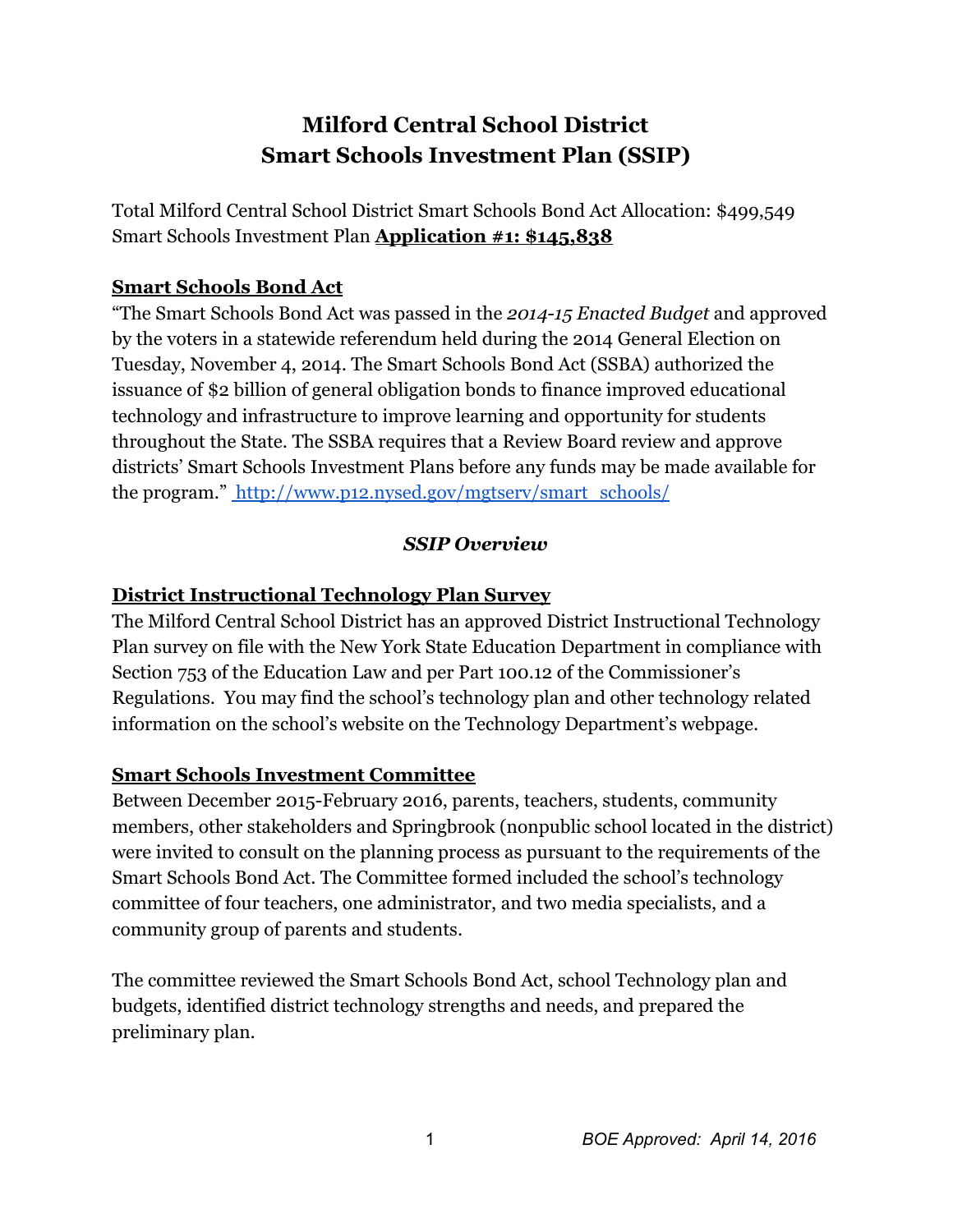## **Total estimated number of students and staff that will benefit from the SSIP:**480

## **Smart Schools Investment (Anticipated) Timeline**

November 2015-March 2016 SSIP Community Consultation March 10, 2016 Preliminary Smart Schools Investment Plan approved by BOE April 14, 2016 Public hearing to present Preliminary SSIP April 14, 2016 Final SSIP anticipated approval by BOE April 15, 2016 SSIP submitted to the State Education Department (anticipated)

## **Technology Infrastructure**

The District currently exceeds the Federal Communications Commission's minimum speed standard of 100 Mbps per 1,000 students with 1 Gbps (1,000 Mbps) for a student population of 408. The District's current Wi-Fi network has sufficient bandwidth to meet projected user demand.

## *Preliminary Smart Schools Investment Plan #1*

## **Classroom Learning Technology**

The Milford Central School District's Smart Schools Investment Plan's first application will focus on the enhancement of classroom technology. The following budget outlines the purchases of technology that are compatible with existing platforms as proposed by the SSIP Planning Committee.

| <b>Classroom Learning Technology</b><br>\$145,838 |          |
|---------------------------------------------------|----------|
| <b>Interactive Projection Technology</b>          | \$48,405 |
| <b>Chromebooks</b>                                | \$17,700 |
| <b>Desktop/Laptop Computers</b>                   | \$51,435 |
| <b>Computer Servers</b>                           | \$13,042 |
| <b>Assistive Technology/Other</b>                 | \$15,256 |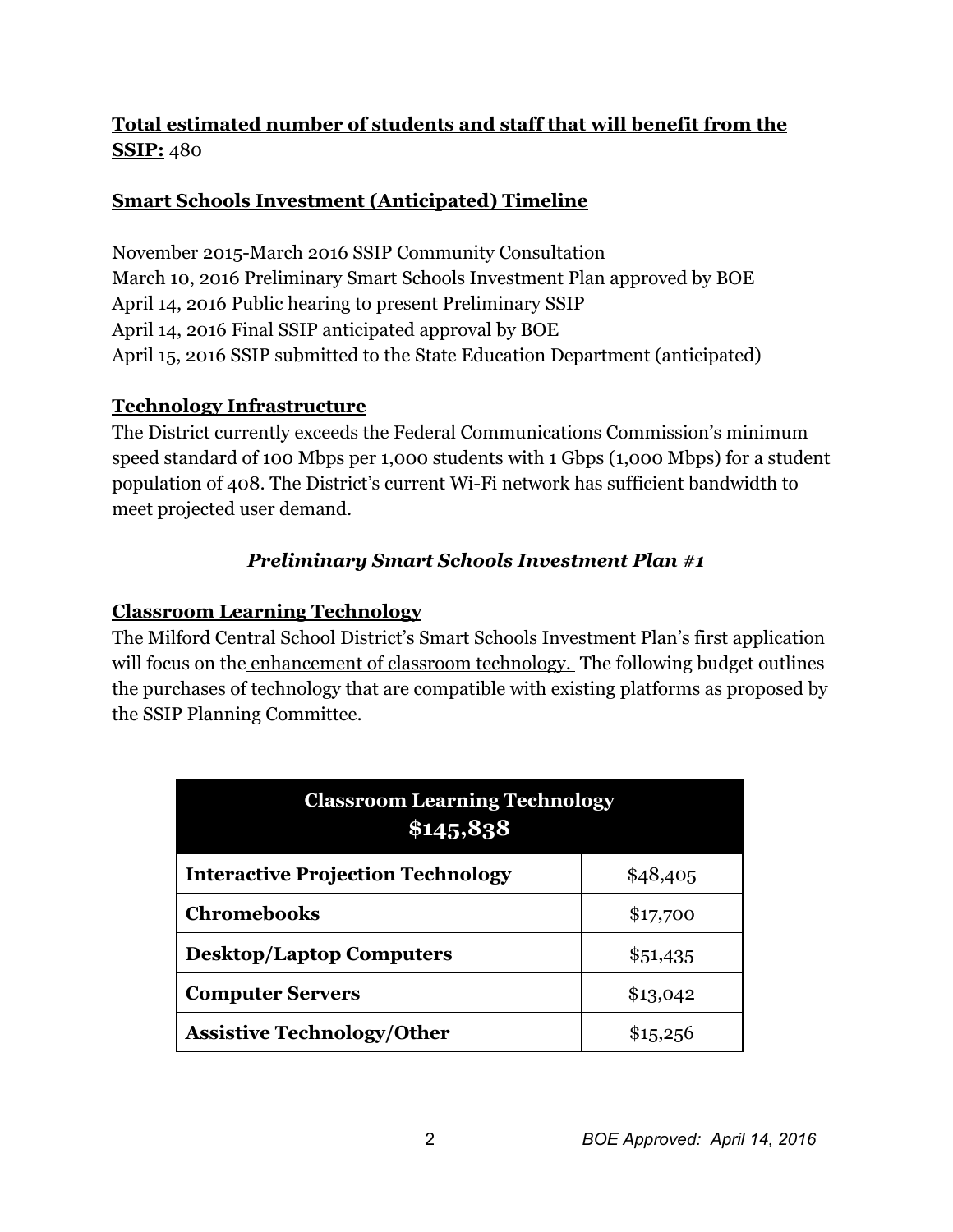#### **Classroom Technology Purchases will:**

#### *Enhance Dif erentiated Instruction*

Chromebooks and Interactive Projection Technology will provide different students with different avenues of learning. Google offers schools a free, secure, hosted solution for teachers and students to collaborate. Once teachers and students login, they have access to a variety of Google applications, including word processing, spreadsheet, and publishing applications. Google Apps offers a variety of educational tools that can be used by teachers and students.

Interactive Projection Technology allows students to explore lesson content, create and deliver presentations, and play education games that are student centered and collaborative. They offer different strategies and approaches for differentiating instruction.

#### *Expand Student Learning Inside and Outside the Classroom*

A 11 Chromebook initiative allows for students to learn inside and outside the classroom. Students can "share" their homework with their teacher, and the teacher can correct and return it without printing a page! Another exciting feature for students is the capability to work on the same project at the same time with any other student or teacher. This may be done at any location.

#### *Benefit Students with Disabilities and English Language Learners (ELL)*

Chromebooks are an excellent assistive technology that offer apps and extensions that provide support for students with learning disabilities and ELL students. There are screen readers, text-to-speech and speech-text, screen magnification, curriculum resources, and many collaboration tools offered through the use of Chromebooks.

Sound Amplification Systems and "Smart" pens that record the teacher while the student is taking notes offer other forms of assistance for students with disabilities and ELL students.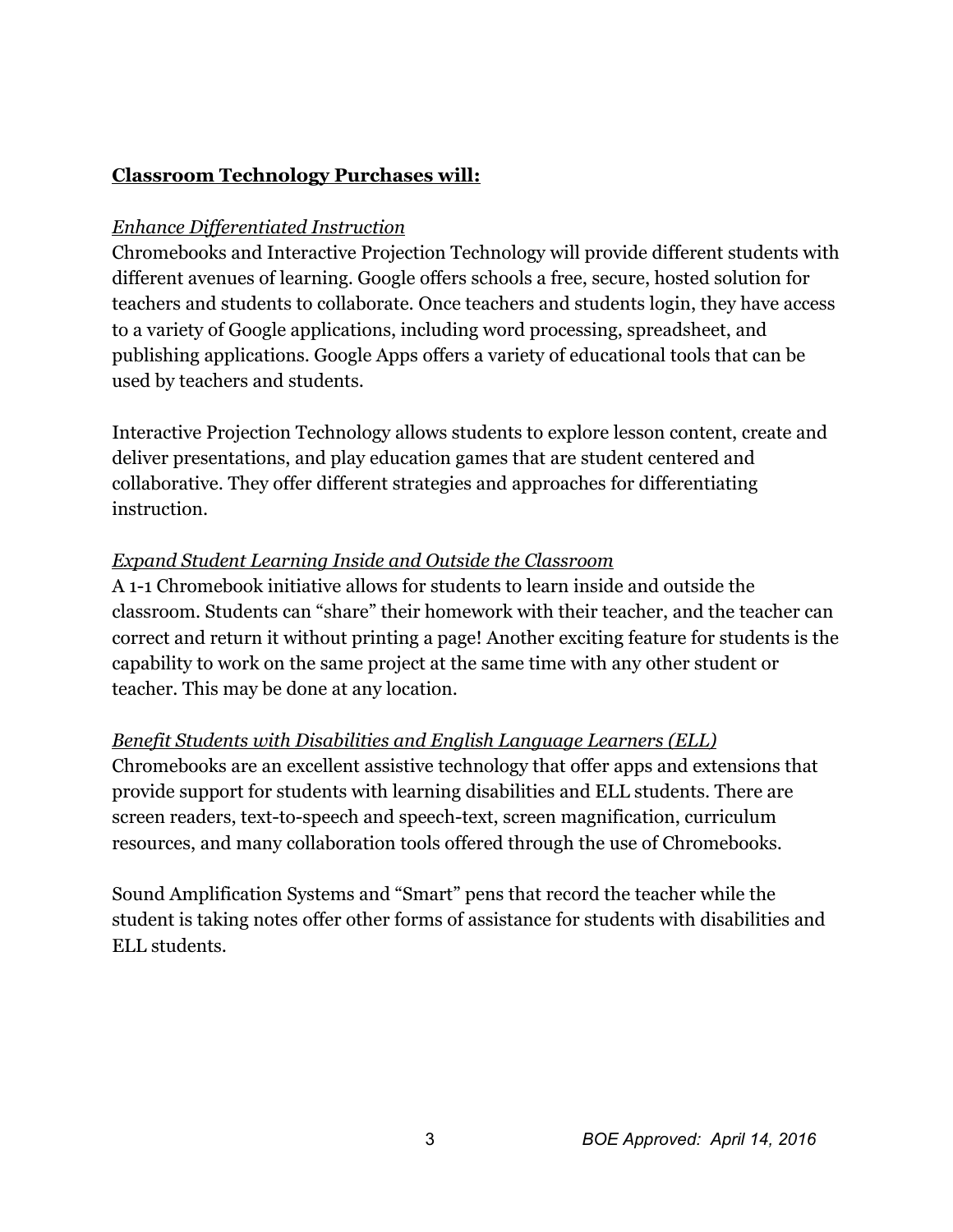## *Contribute to the Reduction of other Learning Gaps that have been Identified by the District*

The Technology Committee meets at least four times per year and includes the: Technology Director, Chief Information Officer, Grant Writer, Principal, a teacher from the Elementary, Middle School, and High School, and the Library Media Specialist. The technology plan's future goals reflect commitment, and show a collaborative, district-wide effort to improve communication, professional development, and integration of technology to close the achievement gap. The district has shown an interest in increasing its role in the community, and now has a district website and school-based email system for more effective communication with other schools and the community at large. Most importantly, the district goals now reflect direct student improvement initiatives, based on the schools CDEP (Comprehensive District Education Plan).

The District has identified the following technology gaps and plans to use utilize Smart Schools funding to fill its technology needs. This will allow the District to focus other resources on professional development and staffing gaps.

- Device Gap (laptops/desktops/chromebooks/Interactive Projection Technology older than five years)
- Professional Development (use of technology)
- Staffing (technology management/assistance)
- Other (integrated security system)

## *Blended Learning Enhancement*

The technology purchased through Smart School's funding will enhance the two Distant Learning rooms in the building that offer shared classroom teaching and college level courses. Through the added use of the Chromebooks, virtual Google classrooms are set-up allowing for online learning and flipped classrooms.

## **Professional Development Plan Alignment**

The Milford Central School District is committed to professional development. The 201516 Professional Development Plan's third goal is to improve/increase classroom technology integration via five technology mini-workshops and/or one-to-one instructional sessions with Media Specialist.

A technology professional development plan is outlined in the school's technology plan.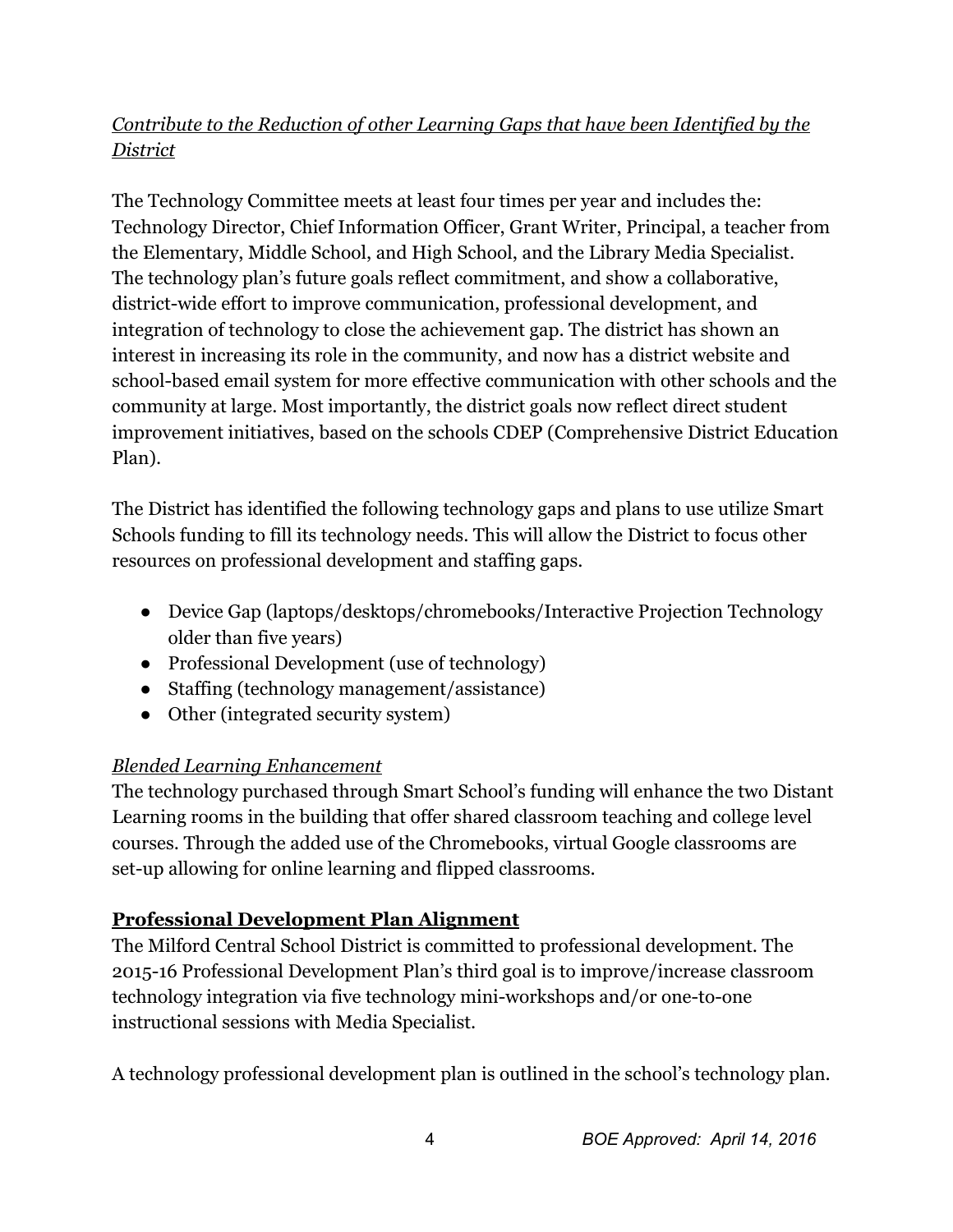## **Innovative Use and Best Practice Outreach**

The State University at Oneonta teacher preparation program was contacted in January 2016 to request advice on innovative uses and best practices at the intersection of pedagogy and educational technology. Collaboration will continue during planning and implementation.

## **Nonpublic School Outreach**

 $N/A$  - No nonpublic schools requiring outreach in the District.

## **Sustainability Plan of Technology Purchases**

The following sustainability plan is in place to ensure technology purchases made with Smart Schools funds will be maintained and replaced as needed and according to the technologies lifecycle. The plan demonstrates the district has the capacity to support device management, technical support, Internet wireless fees, maintenance of hotspots, staff professional development, building maintenance, and the replacement of incidental items.

The Milford Central School District has one FTE and .4 FTE Media Specialist that will ensure device maintenance, technical support, and professional development opportunities are available.

**Fiveyear MCS Technology Sustainability Plan**

| гіус-усаг мез теспполоду зизштарнің тап |                                                                                     |               |          |                   |          |          |          |  |  |
|-----------------------------------------|-------------------------------------------------------------------------------------|---------------|----------|-------------------|----------|----------|----------|--|--|
|                                         |                                                                                     |               |          |                   |          |          |          |  |  |
|                                         | <b>Description</b>                                                                  | <b>Budget</b> | Year 1   | Year <sub>2</sub> | Year 3   | Year 4   | Year 5   |  |  |
|                                         | <b>Software</b>                                                                     | \$6,036       | \$6,036  | \$6,036           | \$6,036  | \$6,036  | \$6,036  |  |  |
|                                         | <b>Supplies</b>                                                                     | \$7,000       | \$7,000  | \$7,000           | \$7,000  | \$7,000  | \$7,000  |  |  |
|                                         | <b>Contractual/Prof. Dev.</b>                                                       | \$9,500       | \$9,500  | \$9,500           | \$9,500  | \$9,500  | \$9,500  |  |  |
|                                         | <b>Computer Equipment/Inst.</b><br><b>Tech Service- BOCES (see</b><br>detail below) | \$45,900      |          |                   |          |          |          |  |  |
|                                         | Interactive Projection Technology (2-3<br>replacements annually)                    |               | \$10,128 | \$10,128          | \$10,128 | \$10,128 | \$10,128 |  |  |
|                                         | Chromebooks (approx. 66<br>replacements annually)                                   |               | \$21,450 | \$21,450          | \$21,450 | \$21,450 | \$21,450 |  |  |
|                                         | Desktop/Laptop Computers (8-10<br>replacements annually)                            |               | \$8,550  | \$8,550           | \$8,550  | \$8,550  | \$8,550  |  |  |
|                                         | Servers/Assistive Tech/Other                                                        |               | \$5,772  | \$5,772           | \$5,772  | \$5,772  | \$5,772  |  |  |
| Total                                   |                                                                                     | \$68,436      | \$68,436 | \$68,436          | \$68,436 | \$68,436 | \$68,436 |  |  |